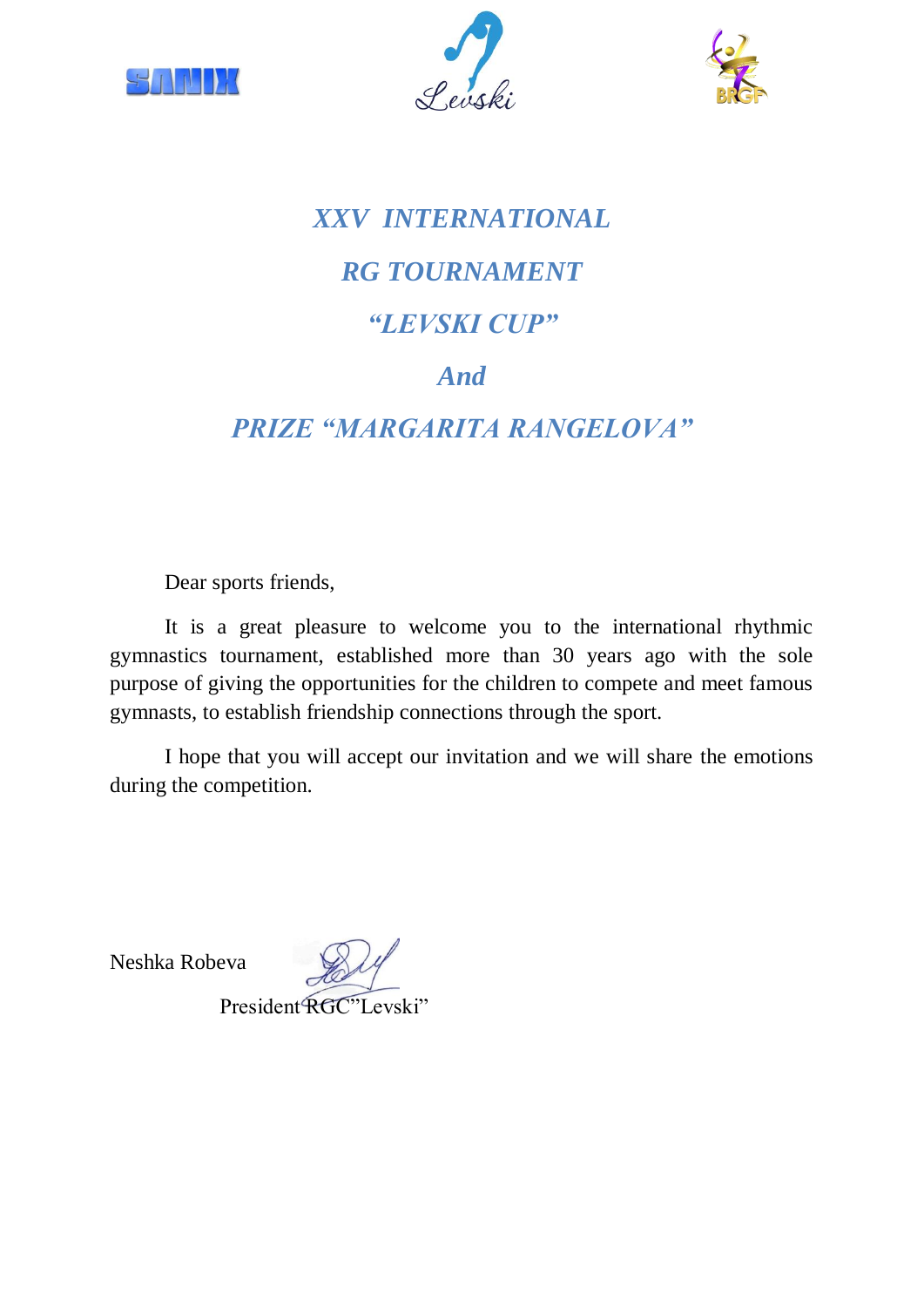





| <b>DIRECTIVES</b>                       |                                                                                                                                                                                                                                  |  |  |  |  |  |  |
|-----------------------------------------|----------------------------------------------------------------------------------------------------------------------------------------------------------------------------------------------------------------------------------|--|--|--|--|--|--|
| <b>DISCIPLINE</b>                       | <b>Rhythmic Gymnastics</b>                                                                                                                                                                                                       |  |  |  |  |  |  |
| <b>HOST CLUB</b>                        | <b>RG "LEVSKI"</b><br>47 Todorini kukli,<br>1517 Sofia, Bulgaria<br>Tel. +359878559916<br>e-mail: levski@rg-levski.eu                                                                                                            |  |  |  |  |  |  |
| <b>EVENT MANAGER</b>                    | Mrs. Irena Nedyalkova<br>Sports manager of RG "Levski"<br>+359878559916<br>Dimitar Stoyanov<br>+359899996992                                                                                                                     |  |  |  |  |  |  |
| <b>LOCATION</b>                         | Sofia, Bulgaria                                                                                                                                                                                                                  |  |  |  |  |  |  |
| <b>DATES</b>                            | 16-17 May 2020                                                                                                                                                                                                                   |  |  |  |  |  |  |
| <b>VENUE</b>                            | <b>RHYTHMIC GYMNASTIC HALL</b><br><b>STADIUM "Georgi Asparuhov"</b><br>47 Todorini kukli,<br>1517 Sofia, Bulgaria<br>e-mail: levski@rg-levski.eu<br>https://goo.gl/maps/3kGQZaoP8392                                             |  |  |  |  |  |  |
| <b>DELEGATION SIZE</b>                  | without restrictions on the number of competitors in the<br>category and age group<br>without restrictions on the number of coachs and 1 judge (if<br>$\bullet$<br>the club doesn't have a judge - charge 50 euro)               |  |  |  |  |  |  |
| <b>REGISTRATION</b><br><b>DEADLINES</b> | $12^{th}$ .05. 2019<br>Definitive registration:<br>$14^{\text{th}}$ , .05. 2019<br>Nominative registration                                                                                                                       |  |  |  |  |  |  |
| <b>ENTRY FEES</b>                       | 40 EURO per gymnast – individual<br>20 EURO per gymnast – groups                                                                                                                                                                 |  |  |  |  |  |  |
| <b>ACCREDITATION</b>                    | Accreditations are distributed upon the arrival of the Delegations.<br>Heads of delegation have to check the names of their own delegation<br>members, hotel reservation and they also have to effect all necessary<br>payments. |  |  |  |  |  |  |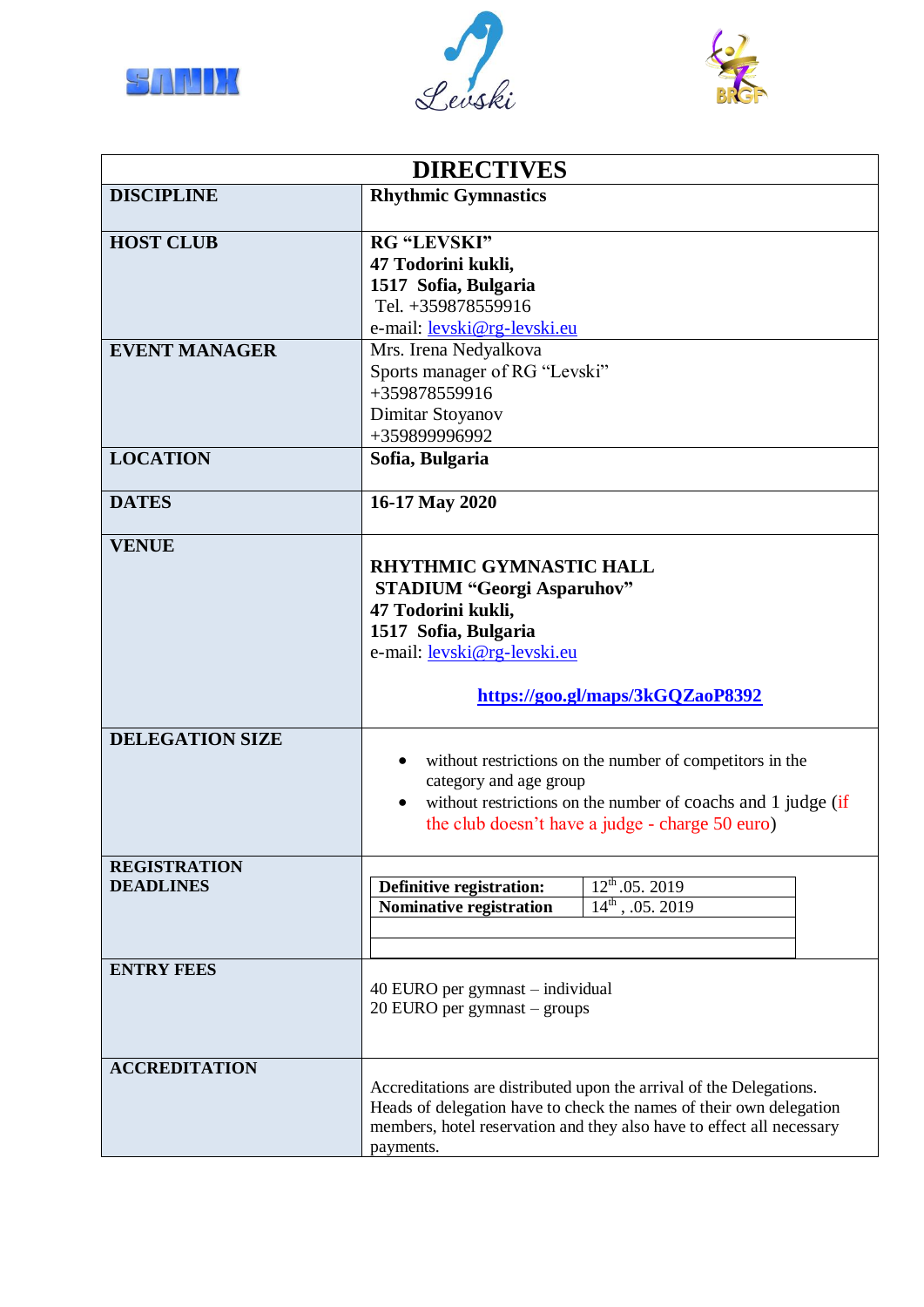

**COMPETITION**

**FORMAT** 





|                         |                               | "Elit"              |                                 |  |  |
|-------------------------|-------------------------------|---------------------|---------------------------------|--|--|
|                         | Category                      | Age                 | <b>Apparatus</b><br>3 apparatus |  |  |
| 1                       | <b>Pre-Junior</b>             | 2009, 2008          |                                 |  |  |
| $\boldsymbol{2}$        | <b>Junior - 2006</b>          | 2007                | 3 apparatus                     |  |  |
| 3                       | $\overline{J}$ unior – 05/04  | 2006, 2005          | 4 apparatus                     |  |  |
| $\overline{\mathbf{4}}$ | <b>Senior</b>                 | 2004 and older      | 4 apparatus                     |  |  |
|                         |                               | "A" Category        |                                 |  |  |
|                         | Category                      | Age                 | <b>Apparatus</b>                |  |  |
| 1                       | <b>Kids 2013</b>              | 2013 and younger    | 1- by choice                    |  |  |
| $\overline{2}$          | <b>Kids 2012</b>              | 2012                | 1- by choice                    |  |  |
| 3                       | Pre-Junior u<br>pto 10 years. | 2011 - 2010         | 2 -by choice                    |  |  |
| 4                       | <b>Pre-Junior</b>             | 2009-2008           | 3 - by choice                   |  |  |
| 5                       | Junior - 07                   | 2007                |                                 |  |  |
| 6                       | Junior -                      | 2006, 2005          | 3- by choice                    |  |  |
| 7                       | <b>Senior</b>                 | 2003 and older      | 3 - by choice                   |  |  |
|                         | Category                      | "B" Category<br>Age | <b>Apparatus</b>                |  |  |
| 1                       | <b>Kids 2013</b>              | 2013 and younger    | 1- by choice                    |  |  |
| $\mathbf{2}$            | <b>Kids 2012</b>              | 2012                | 1- by choice                    |  |  |
|                         | Pre-Junior u<br>pto 10 years. | 2011 - 2010         | WA or 1 by choice               |  |  |
| 3                       |                               | 2009-2008           | WA and 1 by choice              |  |  |
|                         | <b>Pre-Junior</b>             |                     |                                 |  |  |
| 4<br>5<br>6             | Junior - 07<br><b>Junior</b>  | 2007<br>2006-2005   | 2 -by choice                    |  |  |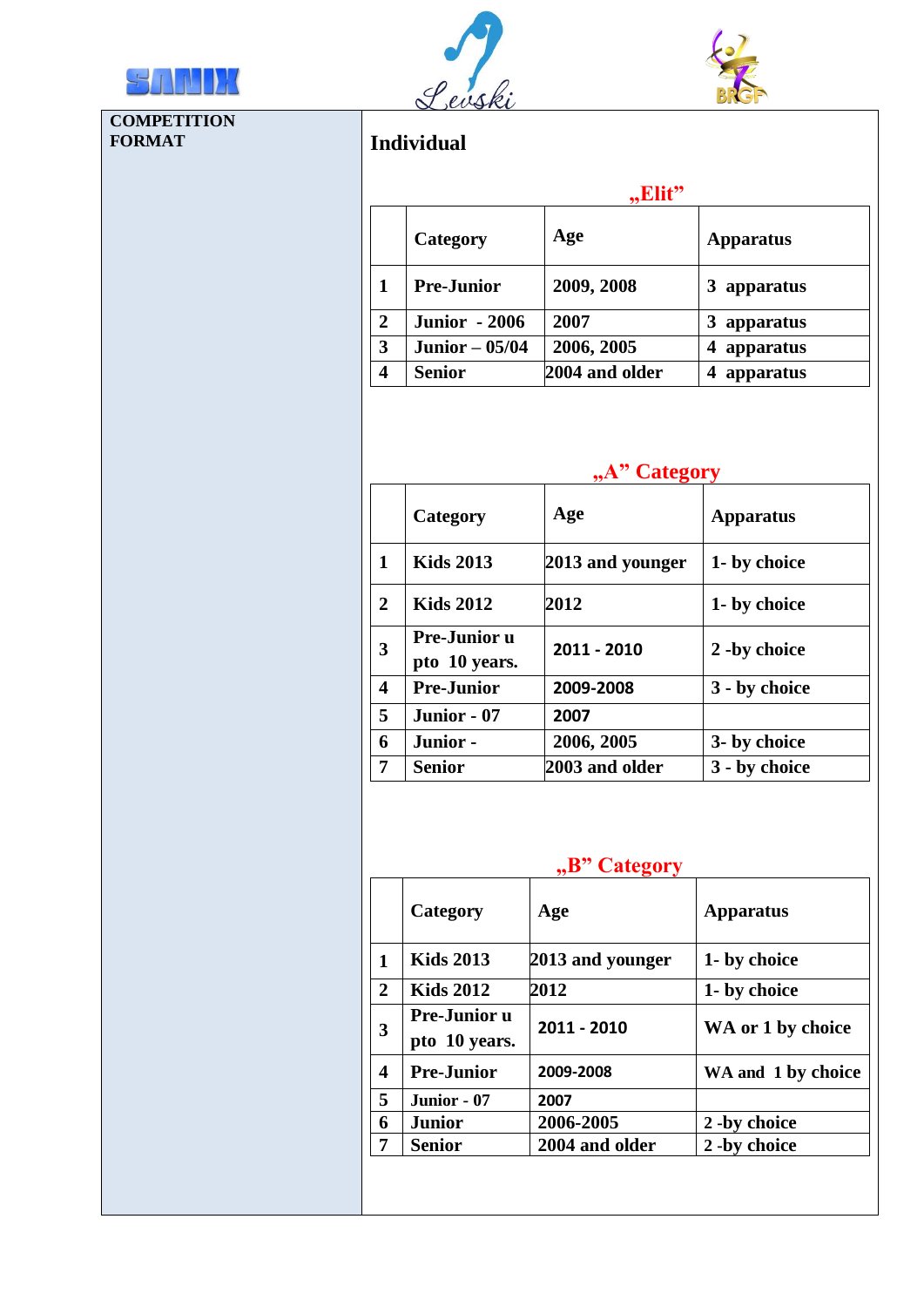





| "C" Category |  |
|--------------|--|
|              |  |

|                                       |                                                                      | Category                                                                                                                                       | Age               |                                                    |                    | <b>Apparatus</b>              |  |  |  |
|---------------------------------------|----------------------------------------------------------------------|------------------------------------------------------------------------------------------------------------------------------------------------|-------------------|----------------------------------------------------|--------------------|-------------------------------|--|--|--|
|                                       | $\mathbf{1}$                                                         | <b>Kids</b>                                                                                                                                    | younger           | 2011, 2012, 2013 and                               |                    | 1- by choice<br>1 by choice   |  |  |  |
|                                       | $\overline{\mathbf{3}}$                                              | Pre-Junior u<br>pto 10 years.                                                                                                                  |                   | 2011 - 2010                                        |                    |                               |  |  |  |
|                                       | $\overline{\mathbf{4}}$                                              | <b>Pre-Junior</b>                                                                                                                              |                   | 2009-2008                                          |                    | 1 by choice                   |  |  |  |
|                                       |                                                                      |                                                                                                                                                |                   | Groups                                             |                    |                               |  |  |  |
|                                       |                                                                      | Age                                                                                                                                            | "A" Category      |                                                    | "B" Category       |                               |  |  |  |
|                                       |                                                                      | Kids 2013 and<br>younger                                                                                                                       | 1- by choice      |                                                    |                    | $\overline{\phantom{0}}$      |  |  |  |
|                                       |                                                                      | Kids 2012,                                                                                                                                     |                   | 1- by choice                                       |                    |                               |  |  |  |
|                                       |                                                                      | Pre-Junior u                                                                                                                                   |                   |                                                    | $2 - 3$            | $\Box \neg D \rightarrow$     |  |  |  |
|                                       |                                                                      | pto 10 years<br>2011 - 2010                                                                                                                    |                   | D - open                                           | $4-6$              | $\overline{\bullet}$ -/D - 3. |  |  |  |
|                                       |                                                                      | <b>Pre-Junior</b>                                                                                                                              | $\overline{O}$    |                                                    | $2 - 3$            | $O/D-3/$                      |  |  |  |
|                                       | 2009-2008<br><b>Junior 2007-</b><br>2005<br>Senior 2004<br>and older |                                                                                                                                                | $\bullet$         |                                                    | $4 - 6$<br>$2 - 3$ | $-$ D-4<br>$1-2$ O $+$ U      |  |  |  |
|                                       |                                                                      |                                                                                                                                                |                   |                                                    | $.4-6$             | $/D-4/$<br>$\mathbf{I}$       |  |  |  |
|                                       |                                                                      |                                                                                                                                                | $3\overline{O}+2$ |                                                    | $2 - 3$            | /D-5 /<br>⊥⊦<br>$1-2$         |  |  |  |
|                                       |                                                                      |                                                                                                                                                |                   |                                                    | $4 - 6$            | $\overline{O}$                |  |  |  |
|                                       |                                                                      |                                                                                                                                                |                   |                                                    |                    |                               |  |  |  |
| <b>PROVISIONAL</b><br><b>SCHEDULE</b> |                                                                      | May 14th: Arrival of Delegations<br>May 16th: All Around Competition<br>May 17th: All Around Competition<br>May 18th: Departure of Delegations |                   | May 15th: Technical and Judge meeting. Competition |                    |                               |  |  |  |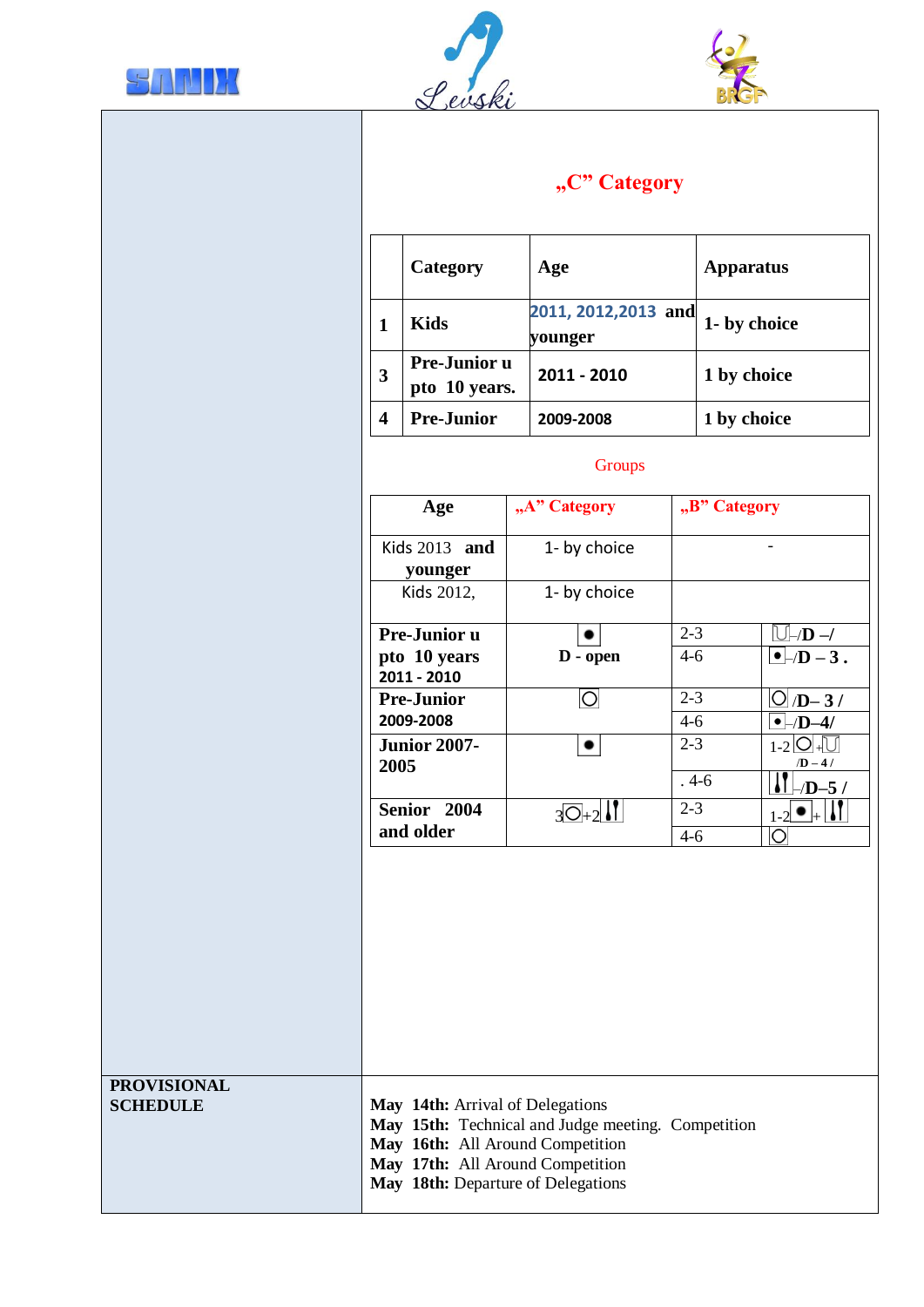





| <b>MEDICAL SERVICES</b>                       | $\alpha$ room<br>Medical services will be provided by Organizing Committee.                                        |                                                                                                                                                  |  |  |  |  |  |  |
|-----------------------------------------------|--------------------------------------------------------------------------------------------------------------------|--------------------------------------------------------------------------------------------------------------------------------------------------|--|--|--|--|--|--|
| <b>INSURANCE</b>                              | The Organizing Committee will not be held responsible for any                                                      |                                                                                                                                                  |  |  |  |  |  |  |
|                                               | liabilities in case of accidents, illness, repatriation and the like. All                                          |                                                                                                                                                  |  |  |  |  |  |  |
|                                               | participating Clubs are responsible for making their own                                                           |                                                                                                                                                  |  |  |  |  |  |  |
|                                               | arrangements to have the necessary valid insurance coverage                                                        |                                                                                                                                                  |  |  |  |  |  |  |
|                                               | against illness, accidents and for repatriation for all the members                                                |                                                                                                                                                  |  |  |  |  |  |  |
|                                               | of their                                                                                                           |                                                                                                                                                  |  |  |  |  |  |  |
|                                               | Delegation. Delegation members with insufficient insurance cover                                                   |                                                                                                                                                  |  |  |  |  |  |  |
|                                               | must inform the LOC in advance.                                                                                    |                                                                                                                                                  |  |  |  |  |  |  |
| <b>VISA</b>                                   |                                                                                                                    | Please verify immediately with your travel agent or the Bulgarian                                                                                |  |  |  |  |  |  |
|                                               |                                                                                                                    | Embassy or Consulate in your country if a visa is required for your                                                                              |  |  |  |  |  |  |
|                                               |                                                                                                                    | travel to Bulgaria. The Organizing Committee will be happy to assist<br>each Delegation member with an official invitation letter, provided that |  |  |  |  |  |  |
|                                               | the request is made before March 30th, 2020 to the LOC.                                                            |                                                                                                                                                  |  |  |  |  |  |  |
|                                               |                                                                                                                    | The request must include the function, full name, gender, date of birth,                                                                         |  |  |  |  |  |  |
|                                               |                                                                                                                    | citizenship and passport number, passport expiry date, the arrival and                                                                           |  |  |  |  |  |  |
|                                               |                                                                                                                    | departure dates of the Delegation Member as well as the city the visa                                                                            |  |  |  |  |  |  |
|                                               | application support letter must be sent to.                                                                        |                                                                                                                                                  |  |  |  |  |  |  |
| <b>INTERNATIONAL</b><br><b>TRANSPORTATION</b> |                                                                                                                    | The invited participating federations and clubs must pay for                                                                                     |  |  |  |  |  |  |
|                                               |                                                                                                                    | the travel costs of their delegation members to Sofia, Bulgaria.<br>The Travel Schedule must be returned to the LOC by May 05th,                 |  |  |  |  |  |  |
|                                               | 2020                                                                                                               |                                                                                                                                                  |  |  |  |  |  |  |
| <b>LOCAL</b>                                  |                                                                                                                    | The LOC will provide local transportation (i.e. from/to the airport,                                                                             |  |  |  |  |  |  |
| <b>TRANSPORTATION</b>                         |                                                                                                                    | railway station and/or bus station as well as from/to the hotel and                                                                              |  |  |  |  |  |  |
|                                               | the Event venue, Training, and Warm-up Halls and from/to any                                                       |                                                                                                                                                  |  |  |  |  |  |  |
|                                               | other official activity).                                                                                          |                                                                                                                                                  |  |  |  |  |  |  |
| <b>ACCOMMODATION</b>                          | The package costs per person/night are as follows:                                                                 |                                                                                                                                                  |  |  |  |  |  |  |
|                                               | 40 EUR in single room, including breakfast.                                                                        |                                                                                                                                                  |  |  |  |  |  |  |
|                                               | 30 EUR in double room, including breakfast.                                                                        |                                                                                                                                                  |  |  |  |  |  |  |
|                                               | The invited participating clubs must pay for the                                                                   |                                                                                                                                                  |  |  |  |  |  |  |
|                                               | accommodation expenses of their delegation members.<br>While the Accommodation Form must be returned to the LOC by |                                                                                                                                                  |  |  |  |  |  |  |
|                                               | 15th May 2019 at the very latest, the Hotel rooms will be                                                          |                                                                                                                                                  |  |  |  |  |  |  |
|                                               | allocated on a "first come, first serve" basis.                                                                    |                                                                                                                                                  |  |  |  |  |  |  |
|                                               | The costs for the accommodations must be paid cash to the                                                          |                                                                                                                                                  |  |  |  |  |  |  |
|                                               | LOC upon arrival.                                                                                                  |                                                                                                                                                  |  |  |  |  |  |  |
|                                               | After the deadline we can not guarantee the accommodation.                                                         |                                                                                                                                                  |  |  |  |  |  |  |
| <b>JUDGES AND JURIES</b>                      |                                                                                                                    | All judges must have a current valid FIG brevet or National                                                                                      |  |  |  |  |  |  |
|                                               | category at the time of the event.                                                                                 |                                                                                                                                                  |  |  |  |  |  |  |
| <b>DEADLINES</b>                              |                                                                                                                    |                                                                                                                                                  |  |  |  |  |  |  |
| <b>SUMMARY</b>                                | <b>Accommodation Form</b>                                                                                          | April 15 <sup>th</sup> , 2020                                                                                                                    |  |  |  |  |  |  |
|                                               | Visa Request Form                                                                                                  | April 15 <sup>th</sup> , 2020                                                                                                                    |  |  |  |  |  |  |
|                                               | Nominative Registration                                                                                            | April 30th , 2020                                                                                                                                |  |  |  |  |  |  |
|                                               | <b>Travel Schedule Form</b>                                                                                        | May $05^{th}$ , 2020                                                                                                                             |  |  |  |  |  |  |
|                                               | 100% Payment of the                                                                                                | Upon arrival                                                                                                                                     |  |  |  |  |  |  |
|                                               | <b>Accommodation Costs</b>                                                                                         |                                                                                                                                                  |  |  |  |  |  |  |
|                                               | (package)                                                                                                          |                                                                                                                                                  |  |  |  |  |  |  |
|                                               | Payment of the Entry Fee                                                                                           | Upon arrival                                                                                                                                     |  |  |  |  |  |  |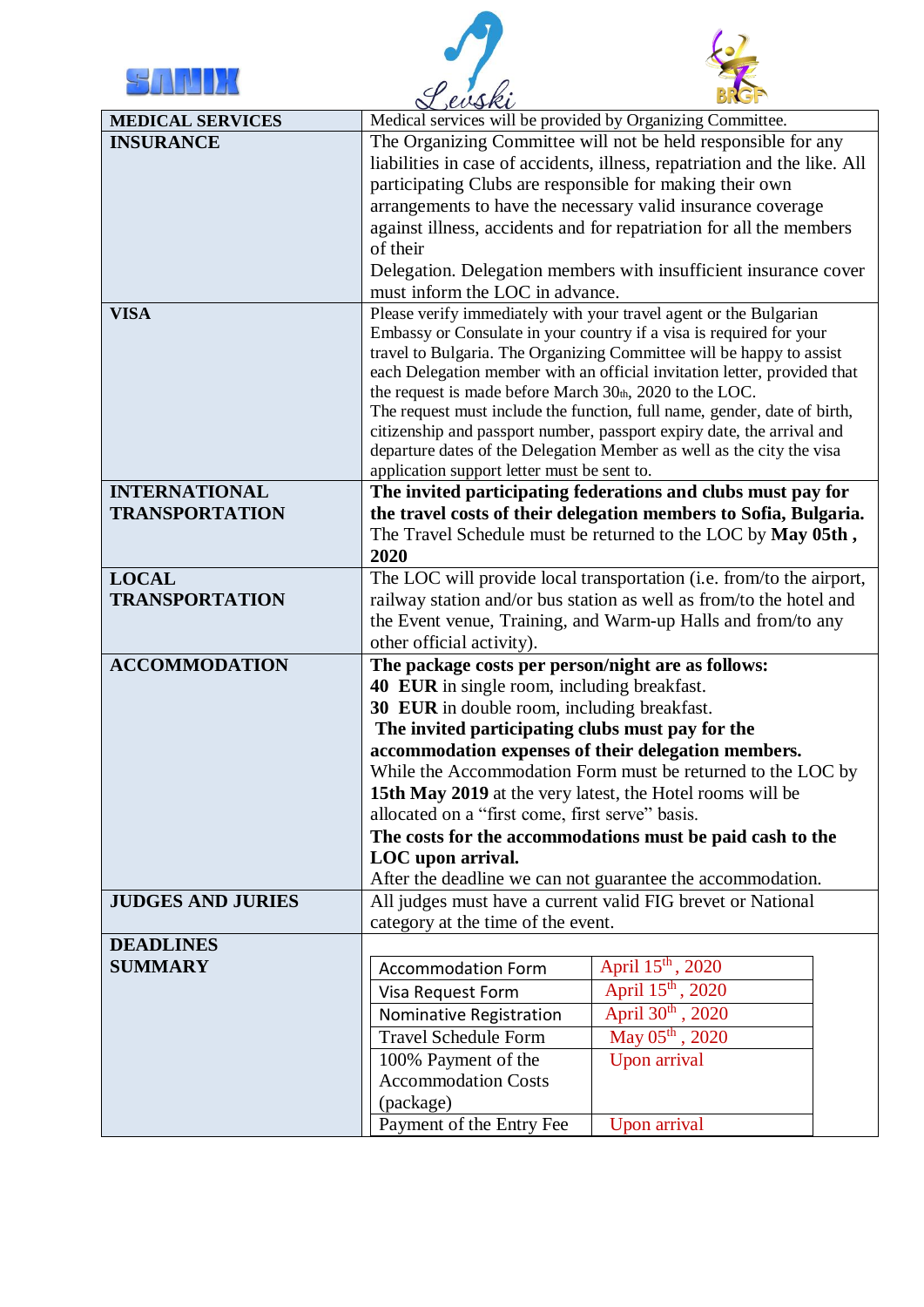





## **PRELIMINARY ENTRY FORM – until 30 April 2019.**

Please return to: **[levski@rg-levski.eu](about:blank)** 

| <b>COUNTRY/FEDERATION:</b>                                                |  |
|---------------------------------------------------------------------------|--|
| <b>CLUB:</b>                                                              |  |
| <b>CONTACT NAME:</b>                                                      |  |
| <b>PHONE/FAX:</b>                                                         |  |
| E-MAIL:                                                                   |  |
| <b>ARRIVAL DATE:</b>                                                      |  |
| <b>DEPARTURE DATE:</b>                                                    |  |
| <b>NUMBER OF PERSONS</b><br>(DELEGATION):                                 |  |
| <b>NUMBER OF EXTRA</b><br><b>PERSON/S:</b>                                |  |
| <b>TOTAL NUMBER OF</b><br><b>PERSONS FOR THE</b><br><b>ACCOMMODATION:</b> |  |